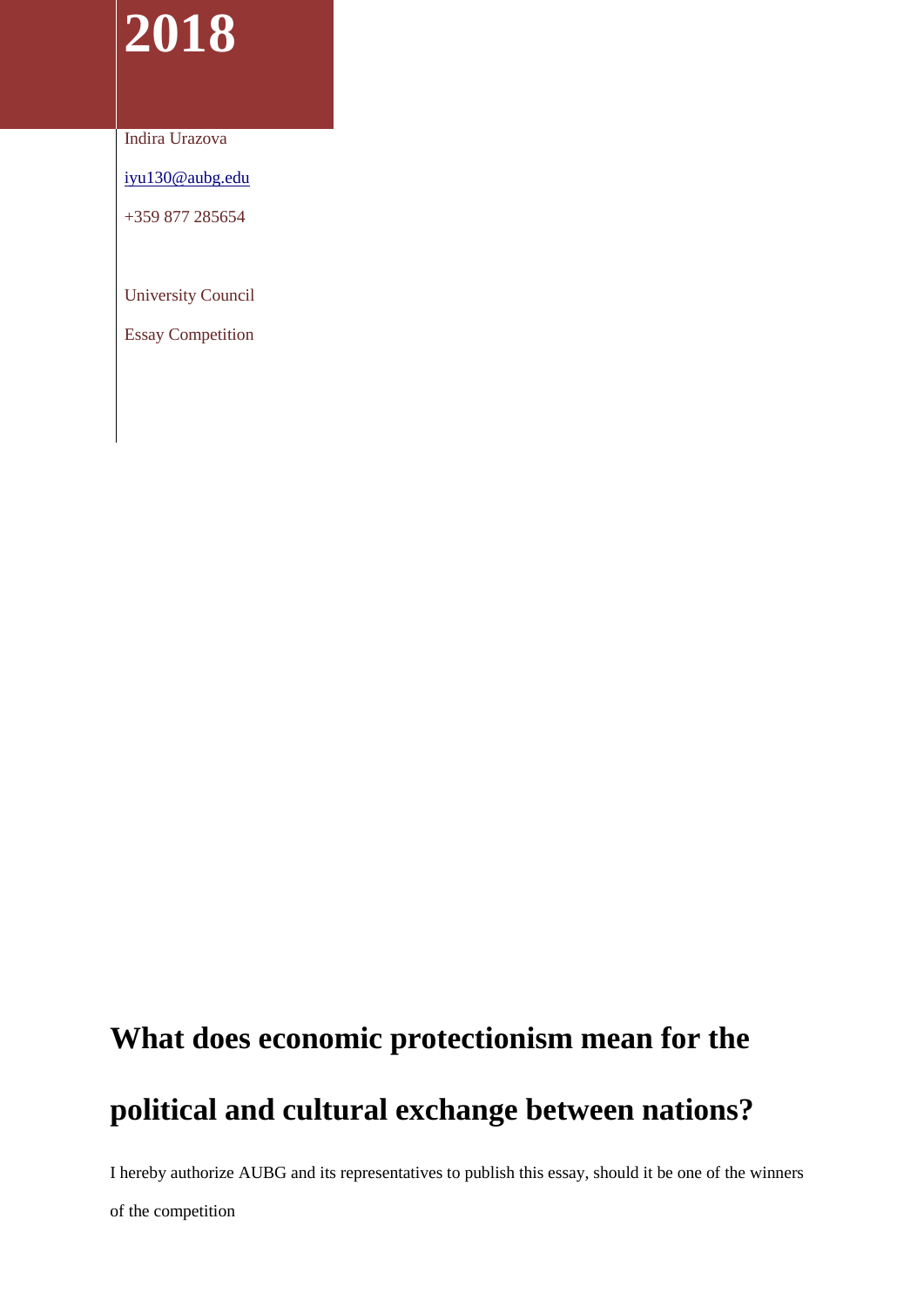On March 8, 2018, Donald Trump signed an executive order imposing a 25% tariff on steel and a 10% tariff on aluminum exports. Surrounded by steel workers, he proudly announced that the two industries vital for American security – steel and aluminum production – would no longer be decimated and targeted by foreign trade. "They" assaulted America by dumping "their" steel and aluminum, Trump said, vaguely referring to China's unfair trade practices.<sup>1</sup> The Us versus Them divide penetrated his speech, which largely went unnoticed by the newspapers covering the event. Indeed, Trump's nativist rhetoric has become so common, no one even notices it anymore. Instead, the media focused on the executive order itself – what it meant for the American economy, and for the world.

And what do the new tariffs mean for the world economy? The world itself does not know. It is baffled and confused at the face of Trump's anti-free trade rhetoric. How come that the creator and the main supporter of today's global economic order is the one to undermine it in such an irrational fashion? Other national governments try to figure out how to respond to the new reality. Governments of Canada, Mexico and Australia have managed to secure an exemption from the tariff for their steel and aluminum exporters. Others, including the EU and China, have threated to impose countermeasures on American farmers and manufacturing industry, spurring fears of a trade war.<sup>2</sup>

Among the pessimists, Trump's announcement invoked comparisons to the state of the international economy prior to the Great Depression, when beggar-thy-neighbor policies exacerbated economic crises, which led to the rise of fascism in Europe.<sup>3</sup> Amid the rising popularity of populism and economic nationalism in the democratic West, such fears are not unfounded. Indeed, as the president of the European Central Bank Mario Draghi stated on

 $\overline{\phantom{a}}$ 

<sup>1</sup> Dominic Rushe, "Donald Trump Signs Order for Metals Tariff Plan, Prompting Fears of Trade War," *The Guardian*, accessed March 19, 2018. [https://www.theguardian.com/us-news/2018/mar/08/donald-trump-metal](https://www.theguardian.com/us-news/2018/mar/08/donald-trump-metal-tariffs-trade-war)[tariffs-trade-war.](https://www.theguardian.com/us-news/2018/mar/08/donald-trump-metal-tariffs-trade-war)<br><sup>2</sup> Ibid.

<sup>3</sup> David Morris, "Did Tariffs Cause the Great Depression?," *Fortune Magazine*, accessed March 19, 2018. [http://fortune.com/2018/03/04/did-tariffs-cause-the-great-depression/.](http://fortune.com/2018/03/04/did-tariffs-cause-the-great-depression/)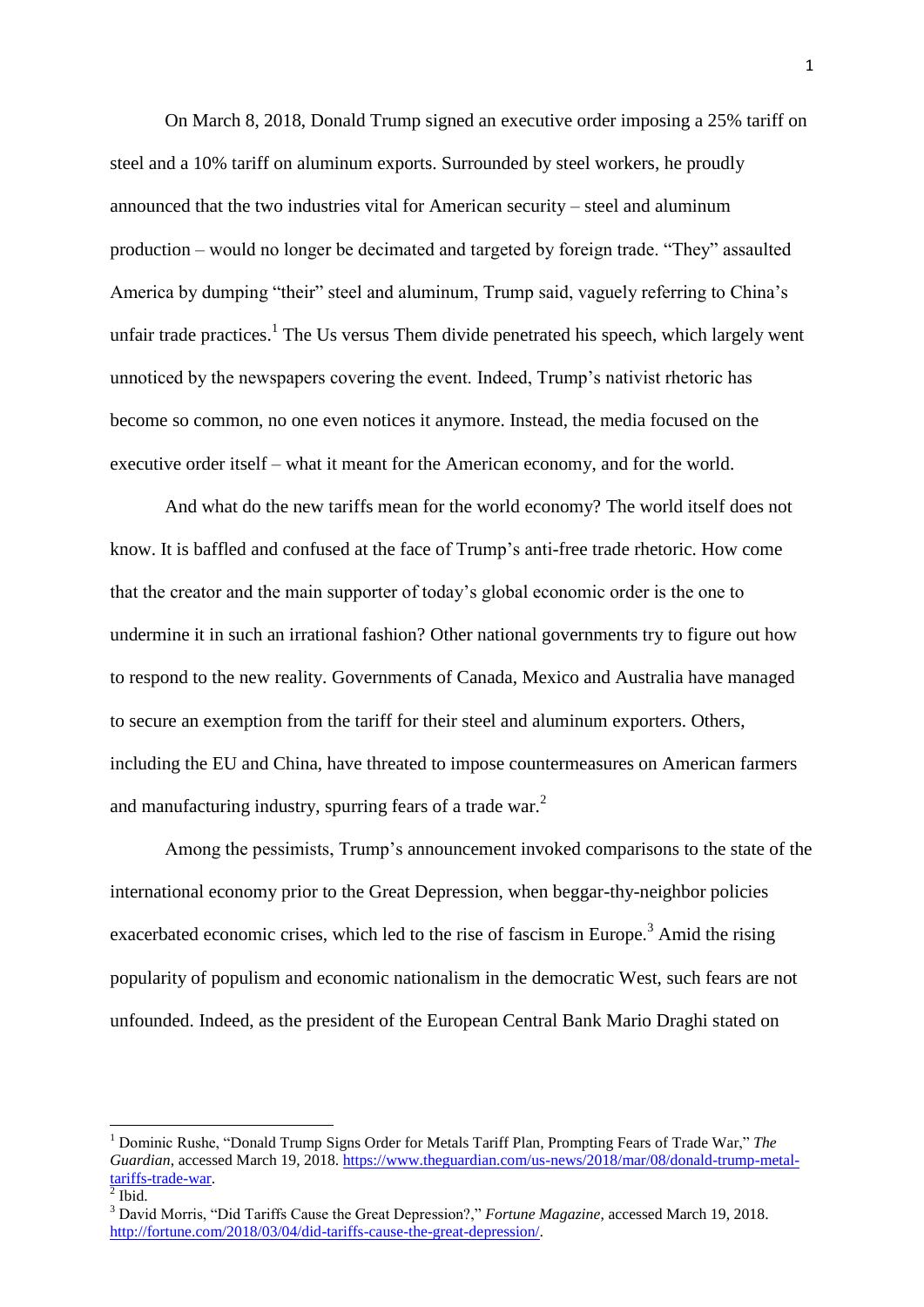March 8, Trump's tariffs cause "a certain worry or concern about the state of international relations, because if you put tariffs on your allies, one wonders who your enemies are."<sup>4</sup>

Because it creates confusion and insecurities on the part of America's allies, Trump's economic nationalism poses a threat to the peaceful functioning of the international system. It is important to remember, however, that Trump's protectionism is only part of the growing trend toward populism and nativism. In this essay, I will try to explain why populist politics has gained so much ground in recent years, and why it is urgent to address people's concerns without resorting to economic protectionism and nationalism. **I argue that economic protectionism in today's globalized world threatens to undermine the peaceful pattern of political and cultural exchange established since the World War II.** To avert this threat, I believe, political elites and policy-makers need to assuage the fears and insecurities associated with globalization, and at the same time, refrain from the opportunist rhetoric that scapegoats free trade as the main culprit of the ongoing economic crisis.

Nowadays, any discussion of economic protectionism is impossible without a careful consideration of globalization and its effects on the world. Merriam-Webster defines globalization as "the development of an increasingly integrated global economy marked especially by free trade, free flow of capital, and the tapping of cheaper foreign labor markets."<sup>5</sup> This process is manifested by increased trade and migration, information and technological transfer, and cultural exchange.

Globalization is widely associated with progress and economic growth, and is credited to have increased the global wealth by lifting barriers on trade and capital movement. It has also contributed to the increasing wealth of the world's poor – poverty rates in developing countries, though still regrettable, have steadily fallen from the 1990s. Globalization has helped to create and enrich China's and India's middle classes, as a recent World Bank study

l

<sup>4</sup> David Reid, "Draghi to Trump: If You Put Tariffs on Your Allies, Who Are Your Enemies?," *CNBC News.com,* accessed March 19, 2018. [https://www.cnbc.com/2018/03/08/draghi-to-trump-if-you-put-tariffs-on](https://www.cnbc.com/2018/03/08/draghi-to-trump-if-you-put-tariffs-on-your-allies-who-are-your-enemies.html)[your-allies-who-are-your-enemies.html.](https://www.cnbc.com/2018/03/08/draghi-to-trump-if-you-put-tariffs-on-your-allies-who-are-your-enemies.html) 

<sup>&</sup>lt;sup>5</sup> *Merriam-Webster Dictionary*, s.v. "globalization," accessed March 19, 2018[, https://www.merriam](https://www.merriam-webster.com/dictionary/globalization)[webster.com/dictionary/globalization.](https://www.merriam-webster.com/dictionary/globalization)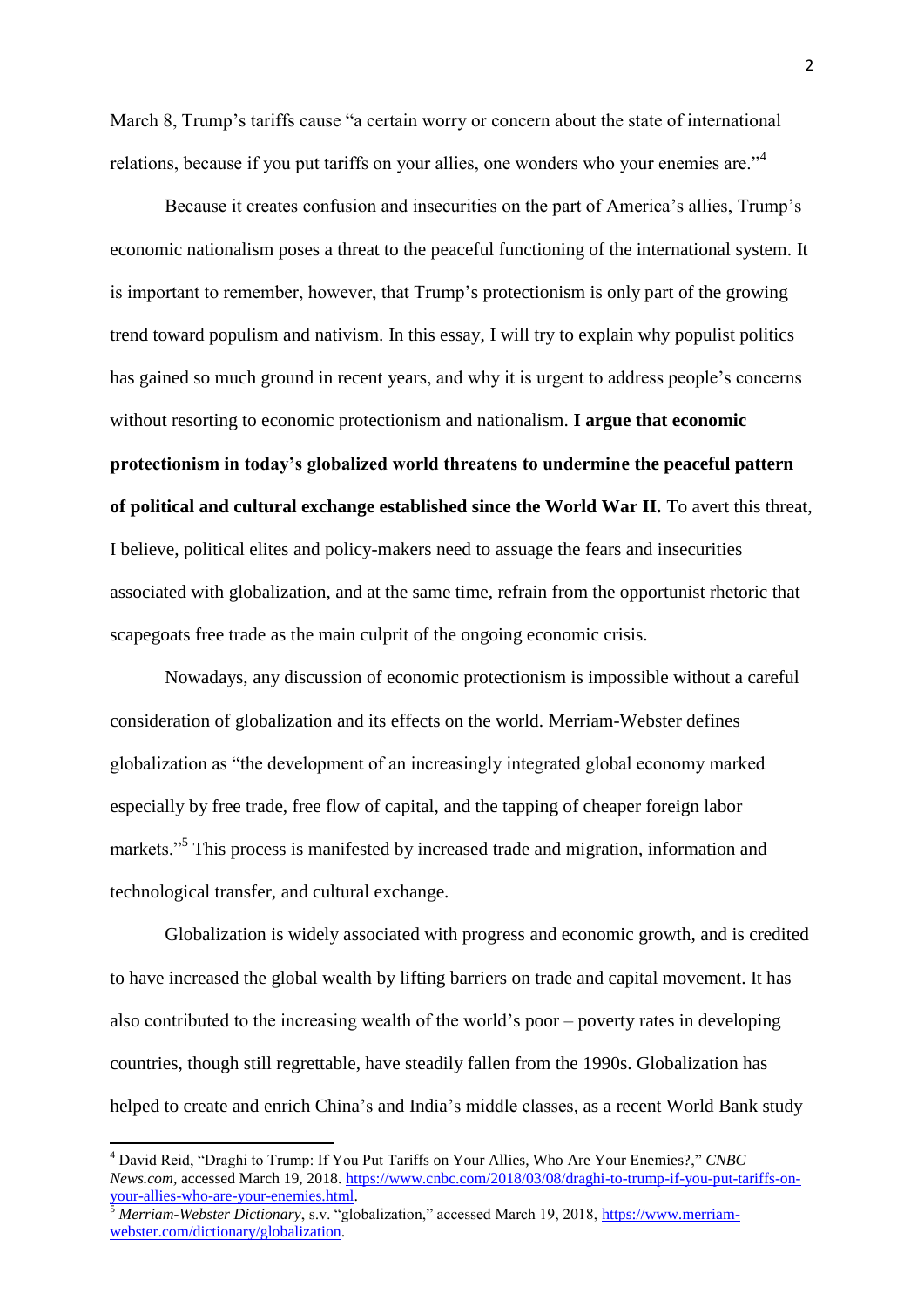confirms.<sup>6</sup> In fact, the wealth of this new middle class has grown faster than that of the top 1 percent, which is believed to be the main winner of globalization.<sup>7</sup>

Several factors lie at the core of globalization's positive effects on the world economy. Neoliberal economic theories provide the most comprehensive explanation for the economic success of globalization. First of all, globalization means that cheaper products and services are readily available where they are needed, increasing the efficiency of global economy. Second, globalization provides businesses with a better access to capital and commodities. Thus, producers from around the globe can use the cheapest commodities available, making consumer products more affordable and competitive. Last, as free-trade enthusiasts tend to argue, globalization increases competition, improving the quality of products on the market and thus benefitting consumers around the world.

While many have stressed these positive aspects of globalization, some economic experts have pointed to the possible negative consequences of this process. Contrary to the predictions of neoclassical economic theory, many underdeveloped countries fail to compete with the more advanced Western economies. As the infant industry argument goes, countries need to industrialize and modernize before they open their markets to the increased competition.<sup>8</sup> Otherwise, developing countries may be turned into extractive economies that only export raw materials and depend on foreign imports. This pattern of trade is noticeable in many resource-rich African countries today. Abused by the extractive behavior of their corrupt governments and some foreign companies, these countries fail to raise the living standards of their citizens, as promised by globalization.

A well-known American economist and Nobel Prize winner Joseph Stiglitz has famously declared that thoughtless adherence to laissez-faire politics can put people "on the

l

<sup>6</sup> Xavier Devictor, "Is Globalization a Good or a Bad Thing?," *The World Bank*, accessed on March 19, 2018. [http://www.worldbank.org/en/news/opinion/2014/02/11/is-globalization-a-good-or-a-bad-thing.](http://www.worldbank.org/en/news/opinion/2014/02/11/is-globalization-a-good-or-a-bad-thing) 7 Ibid.

<sup>8</sup> David Levi-Faur, "Friedrich List and the political economy of the nation-state," *Review of International Political Economy* 4, no. 1(2010): 154-78, [https://doi.org/10.1080/096922997347887.](https://doi.org/10.1080/096922997347887)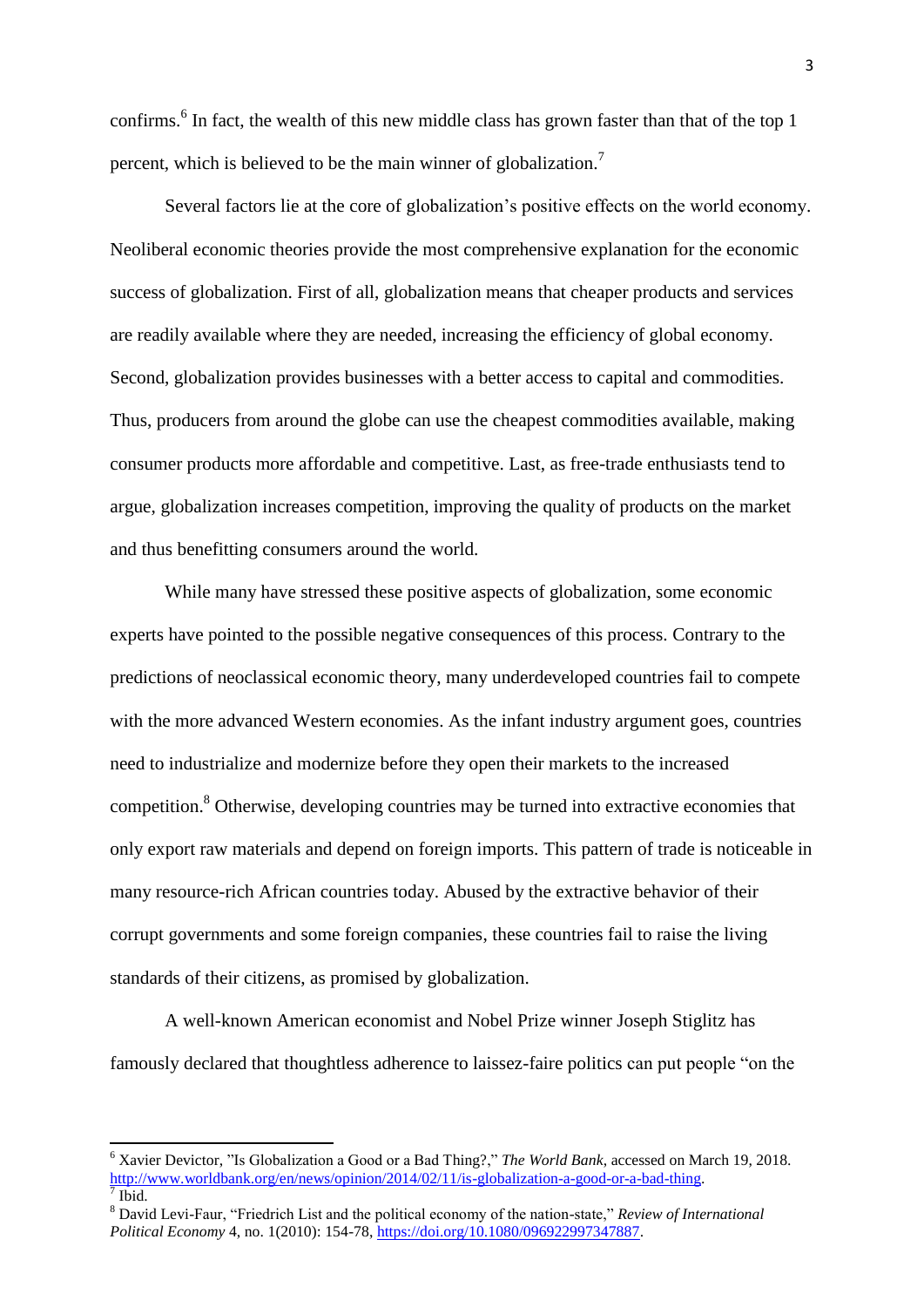wrong side of globalization."<sup>9</sup> While some free-trade enthusiasts may consider this statement a danger to the free market orthodoxy in the global policy community, it should not be disqualified and merits a careful examination. We should remember that the criticism, in this case, is coming from a renowned economist, who has gained vast experience with globalization from serving as the senior vice president of the World Bank. His main argument is that globalization, when poorly managed, creates and further exacerbates existing inequalities. When profit-seeking motifs are left unregulated, fundamental human rights are at risk. Just think about the children currently working in the sweatshops of South East Asia and the mines in sub-Saharan Africa. These children's fundamental rights are violated because of the unequal power relationship between multinational corporations and small developing economies. In this case, globalization with unmitigated negative effects privileges the wealthy, who reap its benefits, leaving the poor and the disadvantaged behind.

In his book *Globalization and Its Discontents*, Stiglitz argues that the push for more globalization today is different from the one that reduced trade barriers after the World War  $II<sup>10</sup>$  In the past, countries lifted trade tariffs, allowing free flow of products that gave countries an opportunity to develop and improve the sectors where they had comparative advantage. Today, he argues, trade tariffs are already low, and globalization is directed toward the removal of non-tariff trade restrictions. However, some of these restrictions are there for a reason. They came about as the result of a democratic choice of the people to shield the workers, the environment and the consumers from the encroachments of profiteering businesses.

The main sector that advocates for more globalization today, Stiglitz says, consists of multinational corporations, who call for "regulatory harmonization."<sup>11</sup> Stiglitz says that what these corporations really want is a race to the bottom – a situation where regulations are so

l

<sup>9</sup> Joseph E. Stiglitz, "On the Wrong Side of Globalization," *The New York Times,* accessed March 19, 2018. [https://opinionator.blogs.nytimes.com/2014/03/15/on-the-wrong-side-of](https://opinionator.blogs.nytimes.com/2014/03/15/on-the-wrong-side-of-globalization/?mtrref=www.economicshelp.org&assetType=opinion)[globalization/?mtrref=www.economicshelp.org&assetType=opinion.](https://opinionator.blogs.nytimes.com/2014/03/15/on-the-wrong-side-of-globalization/?mtrref=www.economicshelp.org&assetType=opinion)

<sup>&</sup>lt;sup>10</sup>Joseph E. Stiglitz, *Globalization and Its Discontents*, New York (W.W. Norton, 2002).

<sup>&</sup>lt;sup>11</sup> Stiglitz, "On the Wrong Side of Globalization."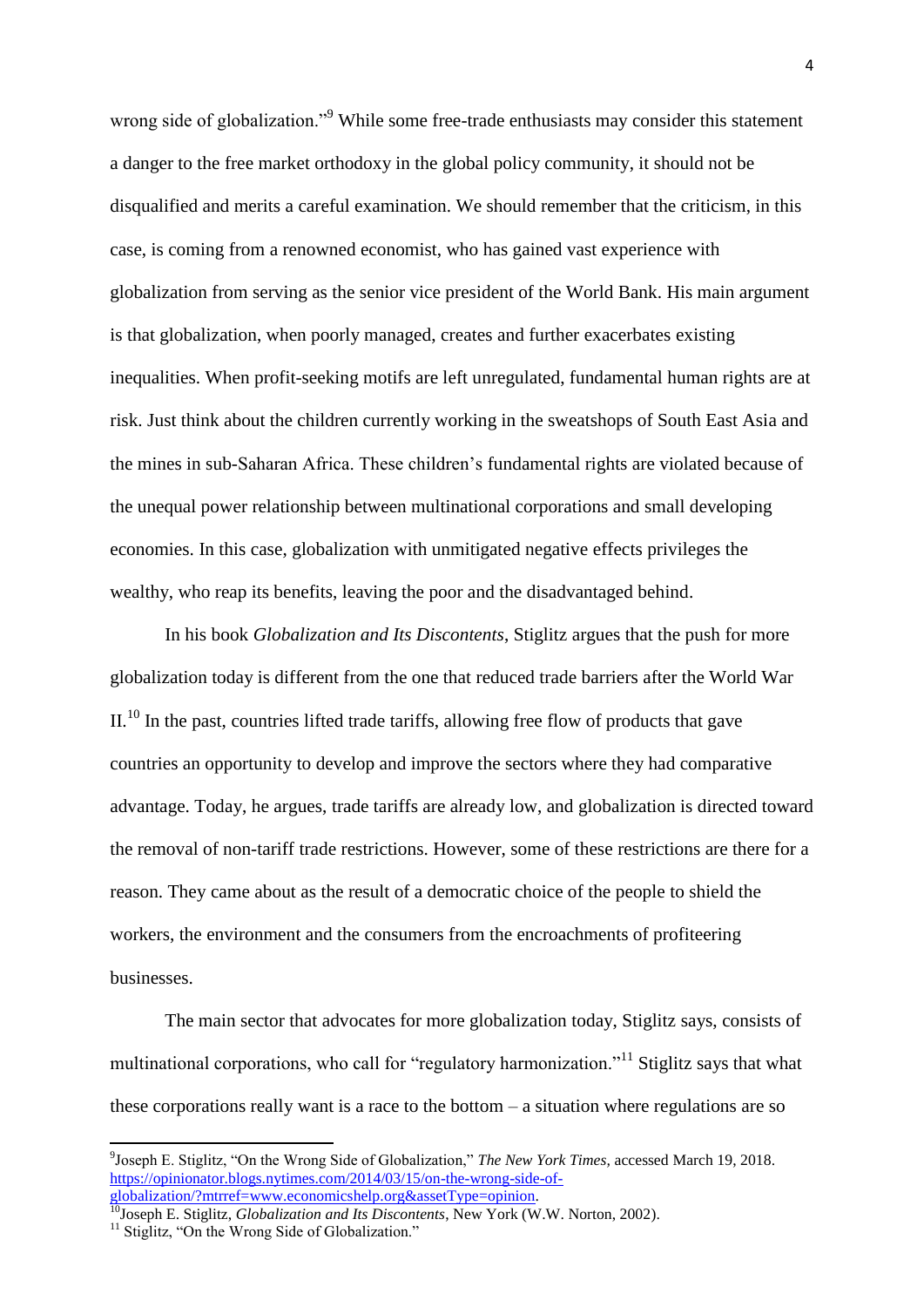lax, any ethical concerns about the environment and the working conditions in the developing world are ignored for the sake of profit. If they are left unchallenged, multinational corporations will be the only winners of globalization. The rest of us will lose, miserably. More globalization today may entail the abandonment of regulations that protect our consumer and labor rights, our health and environment. One of the examples Stiglitz gives to prove his point is that Trans-Pacific Partnership (TPP) would have allowed corporations to seek restitution in an international court for diminution of their potential profits due to trade regulations.<sup>12</sup> Thus, corporations would be able to sue national governments for existing regulations that are aimed to protect, among others, public health and environment.

For instance, Phillip Morris has sued the government of Uruguay for its anti-smoking regulations that have allegedly hurt the company's profits and violated the bilateral trade agreement between Switzerland and Uruguay. Many have pointed out that the case was brought by Phillip Morris to intimidate other national governments and prevent similar measures in the future.<sup>13</sup> The anti-smoking regulation was lauded by the World Health Organization (WHO), and in the end, the World Bank has ruled in favor of Uruguay. Despite the happy ending for democracy and public health, this case shows that some regulations are necessary to protect people's interests against the corporations with weak ethical standards. As Uruguay's President Tabaré Vázquez said after the court victory, "It is not acceptable to prioritize commercial considerations over the fundamental right to health and life."<sup>14</sup>

Indeed, sometimes neoliberal economic theories contradict social reality. American economists David Autor, David Dorn and Gordon Hanson have recently conceded that increased trade with China has been detrimental to American jobs.<sup>15</sup> The neoclassical economic theory posits that with free trade, job losses are inevitable; however, new, more

 $\overline{\phantom{a}}$  $12$  Ibid.

<sup>13</sup> Benedict Mander, "Uruguay defeats Philip Morris test case lawsuit," *The Financial Times,* accessed March 19, 2018. [https://www.ft.com/content/1ae33bc8-454e-11e6-9b66-0712b3873ae1.](https://www.ft.com/content/1ae33bc8-454e-11e6-9b66-0712b3873ae1)  $14$  Ibid.

<sup>15</sup> Autor et al., "The China Shock: Learning from Labor-Market Adjustment to Large Changes in Trade," *Annual Review of Economics* 8 (2016): 205-40[. https://doi.org/10.1146/annurev-economics-080315-015041.](https://doi.org/10.1146/annurev-economics-080315-015041)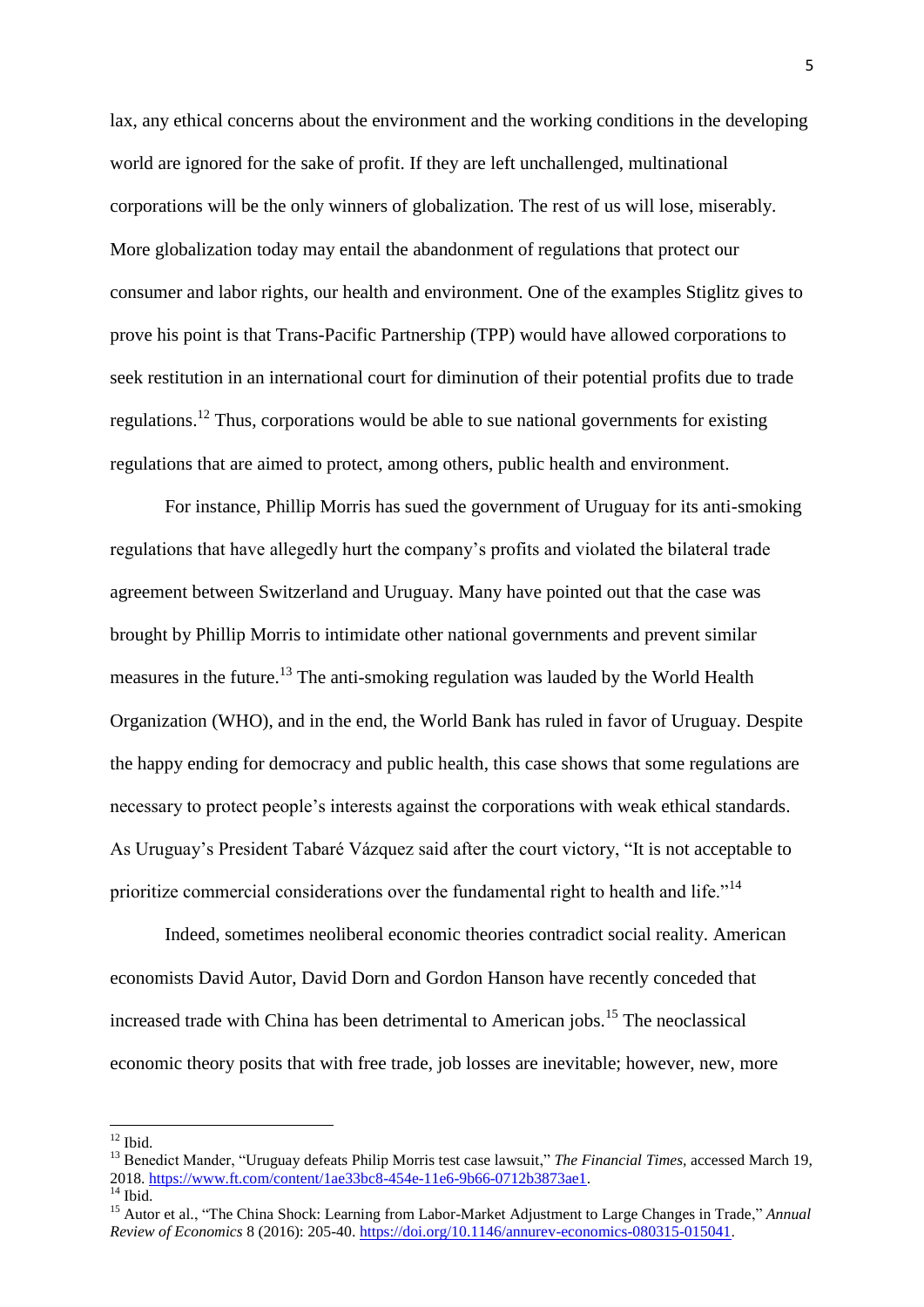lucrative jobs are constantly created in more productive and competitive industries of the economy. Autor et al. (2016) show that contrary to this empirical wisdom, labor markets are very slow to adjust to the new economic reality.<sup>16</sup> They find that the harmful effects of the trade with China, expressed in depressed wages and elevated unemployment rates in the exposed industries, linger for at least ten years after the initial shock. Some economists would dismiss these effects as the tragedy of "creative destruction." Others, including me, would argue that we need to figure out when free trade can be detrimental, and try to mitigate its harmful effects **without abandoning free trade**.

If the division on globalization's winners and losers is only part of the creative destruction, how would you explain the necessity of job losses to an American blue-collar worker whose job was outsourced to another country? What about the staggering unemployment rates in Europe after the latest financial and economic crisis? If economists argue that it is necessary to cut wages and social expenditures in the name of long-term benefits, as many of them still do, should we be surprised that people look for false hope and protection from populists like Trump? The answer is no, and it does appear that **the current rise of populism and nativism is a chaotic but logical response to the mismanagement of globalization**.

In addition to these economic and political aspects, it is worth mentioning that globalization is often criticized for its effects on cultural diversity around the world. Multiculturalism that comes along with globalization allows for a better understanding of the values and traditions of another culture. However, it can also lead to cultural homogenization, with previously closed communities losing their distinct cultural identities and appropriating Western values. This effect, which George Ritzer considers a particular case of the "McDonaldization of Society,"<sup>17</sup> in addition to the alleged cultural imperialism of the West are some of the negative aspects of the global cultural exchange.

 $\overline{\phantom{a}}$ 

 $16$  Ibid.

<sup>17</sup> George Ritzer, *The McDonaldization of Society*, Los Angeles (Pine Forge Press, 2011).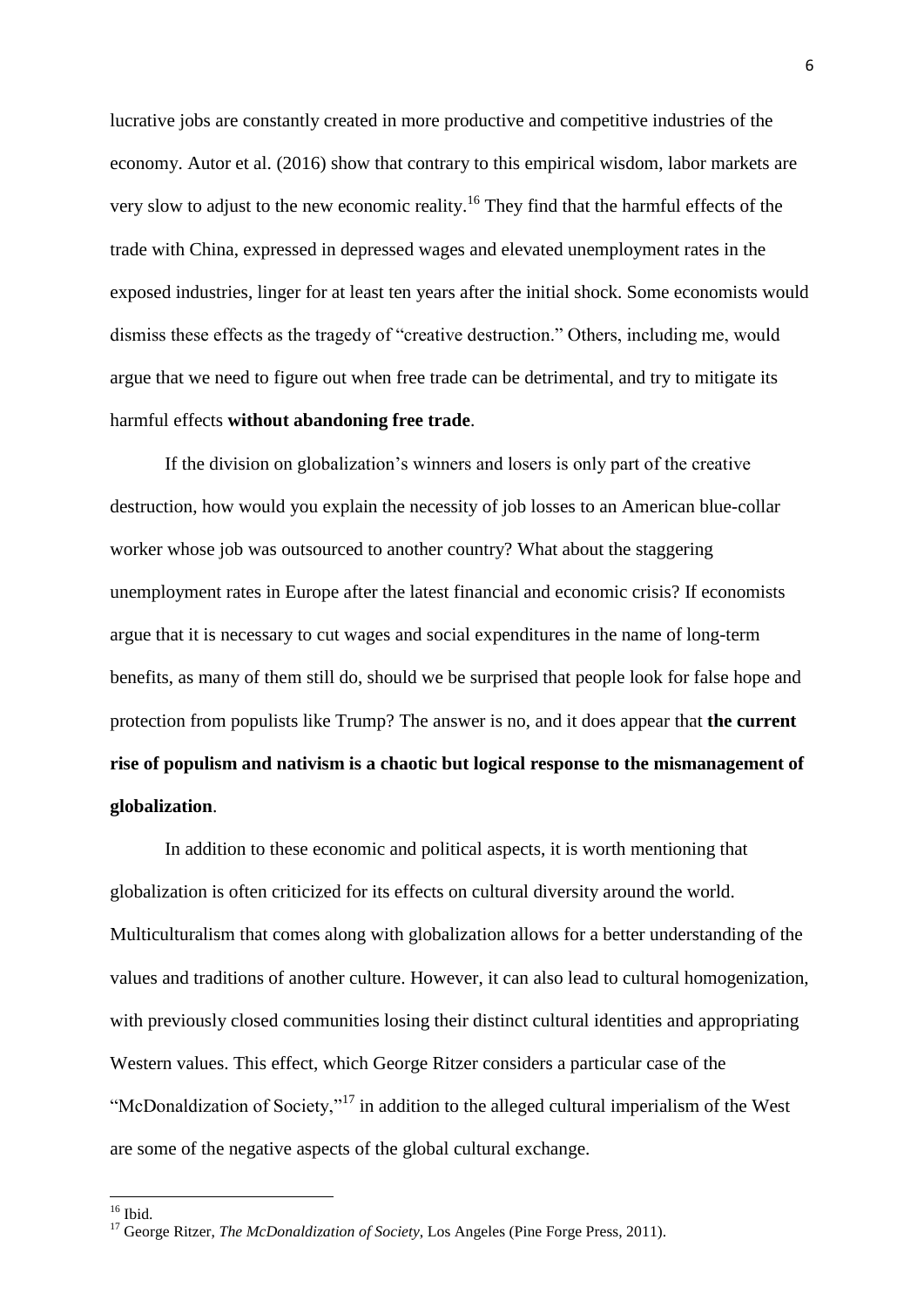Does this mean that globalization and free trade should be abandoned? God forbid, no! Despite some of the harmful effects that globalization might have on national economies, it also offers major benefits. Even though it creates a danger of cultural homogenization and "McDonaldization of Society" (Ritzer, 2011), free trade is one of the main sources of peace and stability in the global system. The increased interconnectedness that globalization creates contributes to political and cultural exchange between nations. In fact, resorting to economic protectionism would mean the destruction of the global economic order. This would pose a threat to the peaceful political and cultural exchange between nation states.

One of the main lessons of the history of European integration after the World War II is that economic cooperation creates conditions for peace and prosperity. After the war, European states abandoned the old rivalries to create a framework of economic cooperation, which eventually led to political cooperation. As Schumpeter's theory of liberal pacifism explains, commercial interests and liberal institutions have a pacifying effect on the relationship between nation states.<sup>18</sup> Free trade in this case creates an "unwarlike disposition," and people are more likely to demand democratic governance and peace.<sup>19</sup> Although this view might place too much emphasis on people's commercial interests, it does explain the prolonged peace that Western democracies have enjoyed so far. Economic protectionism, thus, runs the risk of eliminating the mechanism that keeps nation states' aggressive impulses in check. This would mean the end of the international regime that has prioritized nonaggressive resolution of inter-state conflicts.

To understand the possible consequences of a trade war, one needs to look no further than the first half of the 20<sup>th</sup> century. The Smoot-Hawley Tariff Act, sponsored by Senator Reed Smoot and Representative Willis C. Hawley, raised US tariffs on more than 20,000 imported goods in 1930. This led to retaliatory measures from other countries, and a trade war

 $\overline{a}$ 

<sup>18</sup> Michael Doyle, "Liberalism and World Politics," *American Political Science Review* 80, no. 4 (1986): 1151 69. [http://www.jstor.org/stable/1960861.](http://www.jstor.org/stable/1960861)

<sup>19</sup> Ibid., 1153.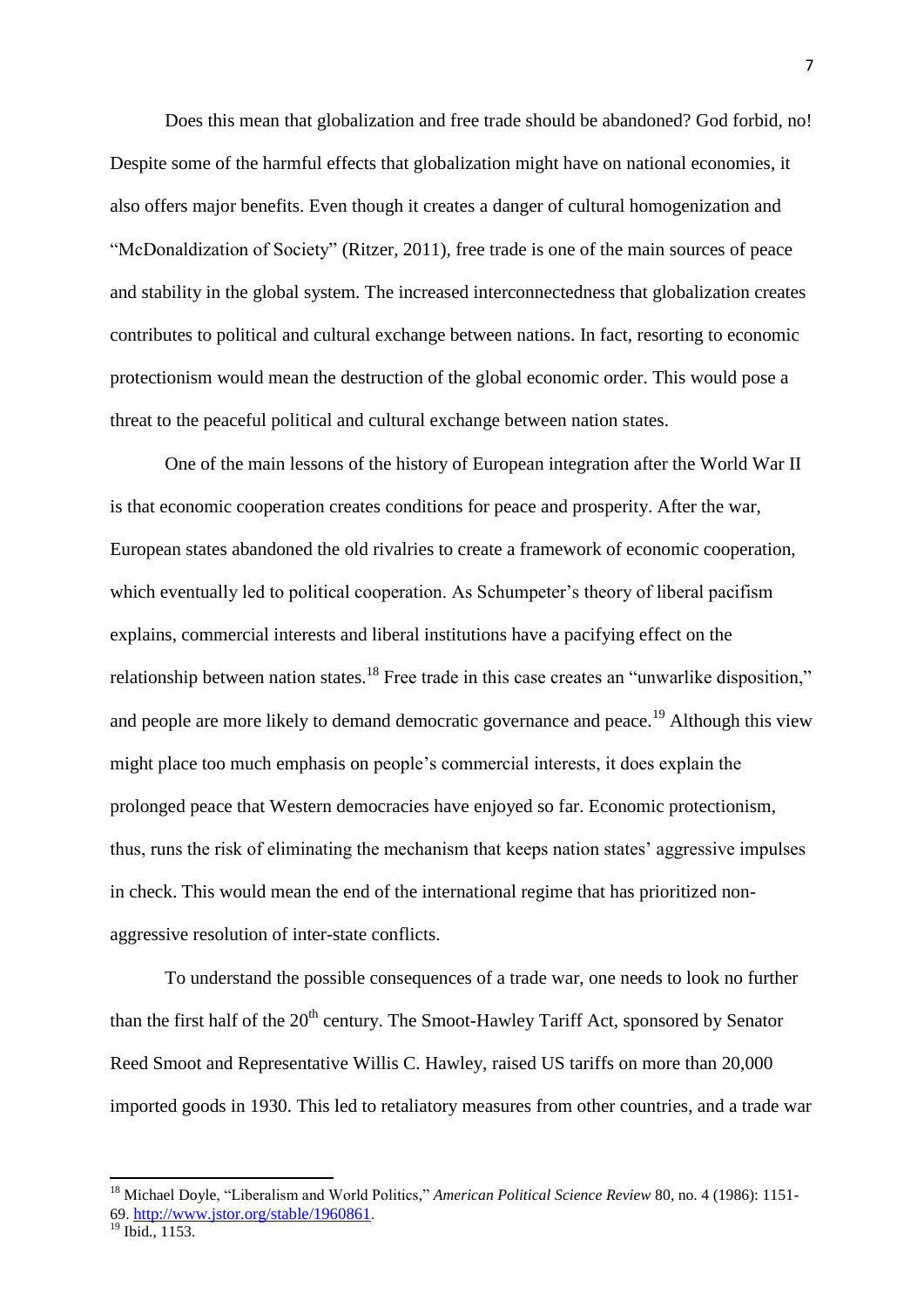that exacerbated the Great Depression.<sup>20</sup> Treating trade as a zero-sum game, Western countries worsened the looming economic crisis by pursuing beggar-thy-neighbor policies against other states. Raising tariffs and imposing quotas on imports, these countries exacerbated the Great Depression's effects on international trade and reduced the size of the markets for their own businesses, which in the end, only harmed their domestic producers.

The prolonged depression of the 1930s gave rise to populism and economic nationalism, which led to the spread of fascism in Europe. Gaining popular support because of its nationalist rhetoric and a promise to rejuvenate the German economy, the Nazi Party came to power and turned the Weimar Republic into a dictatorship. After the first six years in power, Hitler could boast that his policies led to the rapid economic recovery from the Great Depression, which only increased his public support. What followed after was the bloodiest international conflict in the human history that would serve as a warning of the dangers of nationalism.

As history of the Great Depression shows, trade wars and economic protectionism do not alleviate economic crises. On the opposite, they exacerbate existing problems, making populism and scapegoating of the minorities more acceptable to the public. Living through such uncertain times as we do now, the world is at risk of witnessing how the international order is dismantled and substituted by aggression and disorder. To avert this danger, politicians need to be careful not to resort to opportunism and populism. On the other hand, it is also necessary that the sources of the current populist drive – the challenges posed by globalization - are not left unaddressed. The forces that feed into populist rhetoric are not going to disappear on their own. Thus, the most important task for politicians around the world right now is to address these problems, assuage the fears of globalization's losers, and thus **guarantee peace and prosperity in the future**.

 $\overline{a}$ 

<sup>&</sup>lt;sup>20</sup>Robert Whaples, "Where Is There Consensus Among American Economic Historians? The Results of a Survey on Forty Propositions," *The Journal of Economic History* 55, no. 1 (1995): 139-154. [http://www.jstor.org/stable/2123771.](http://www.jstor.org/stable/2123771)